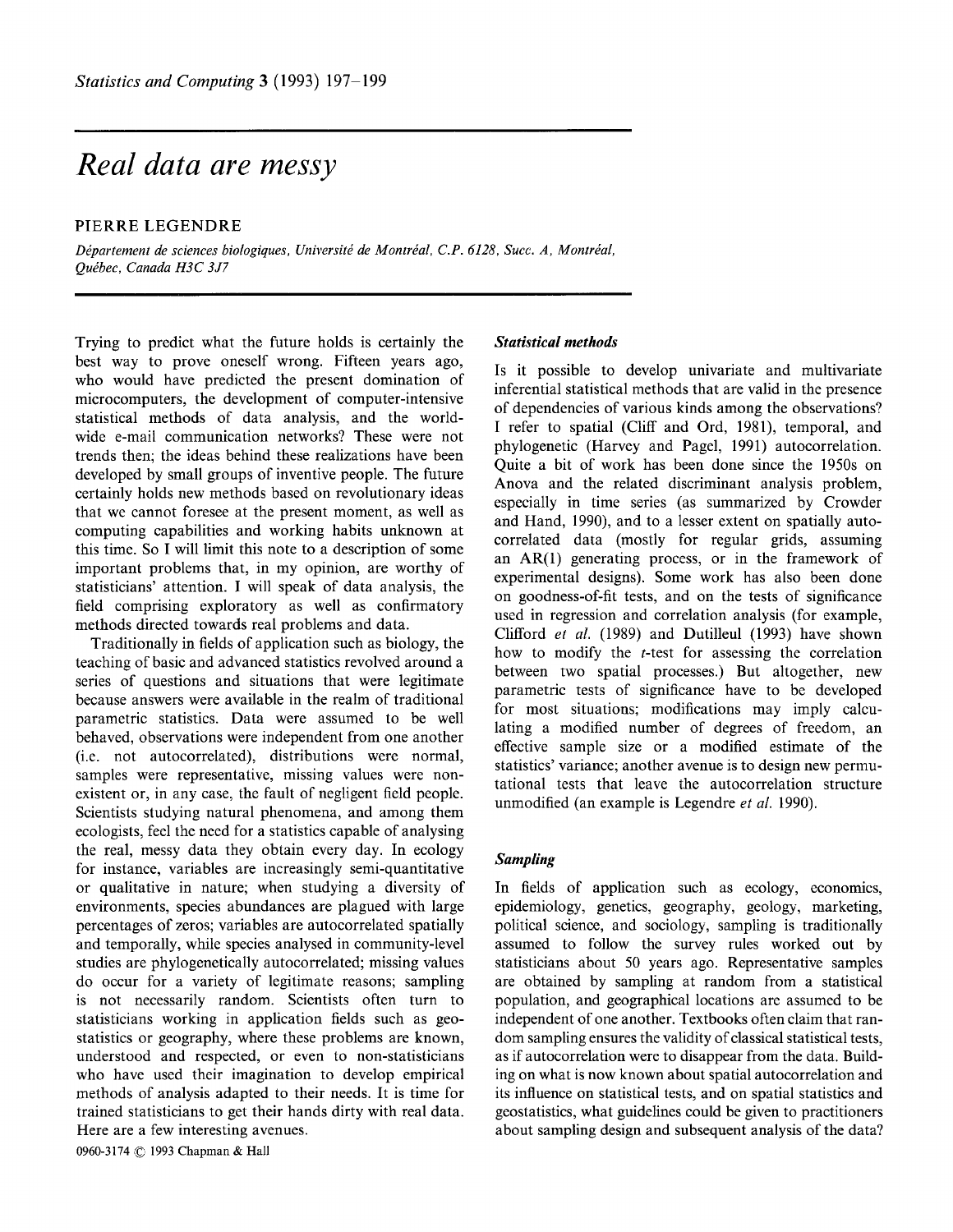#### *Ordination methods*

Classical ordination methods such as principal components analysis, correspondence analysis, and metric (principal coordinates analysis) or nonmetric scaling, allow to investigate the structure of multidimensional data. Constrained ordination methods such as redundancy analysis (van der Wollenberg, 1977) and canonical correspondence analysis (ter Braak, 1986) are generalizations of multiple regression analysis to multivariate dependent data tables. The 'partial' form of these methods allows the joint analysis of three multivariate data tables. It is possible to further extend this family of methods to analyse  $k$  data tables simultaneously? Could that lead to causal analysis ('path analysis') to test hypotheses involving those  $k$  tables as distinct logical entities?

# *Dissimilarity matrices*

A large body of literature deals with dissimilarity matrices computed from univariate or multivariate data; an international conference, *Distancia* '92, was held last year in Rennes, France, on this subject. Such matrices represent a convenient way to transform ordinary data and make them comparable to data that naturally occur as dissimilarities, such as those found in the biochemical study of evolution (DNA or RNA hybridization or 'restriction fragment' data), behavioural studies (dyadic data, network data), or geographic distances among localities on maps. Matrices of this type can be compared using either the Mantel test of matrix correspondence (Mantel, 1967) or derived methods such as partial Mantel tests; a comparison of such methods is presented by Oden and Sokal (1992).

In many cases, dissimilarities in two or several matrices may not be in linear relation to one another, so that the linear statistics such as those used in the above-mentioned methods may be inefficient. How should one deal with these non-linearities? Present proposals involve data transformations (splines, ACE, LOWESS) or the use of non-linear statistics.

Proposals have been made (Hubert and Golledge, 1981; Smouse *et al.* 1986; Manly, 1986; Krackhardt, 1988) to generalize this approach and use  $k$  independent resemblance matrices as predictors in a multiple-regression-type framework. Again, could these regression coefficients be used in a causal analysis ('path analysis' on distance matrices: Leduc *et al.,* 1992) to test hypotheses involving those matrices as distinct logical entities?

#### *Comparative studies*

Between a canonical correlation approach (based on raw data tables) and a Mantel-type matrix approach, which one is preferable when the data could be subjected to both? Do they lead to the same or different results? Comparative studies are needed from both the theoretical and empirical points of view, using real as well as simulated data.

#### *Structure in data sets*

Before carrying out a cluster analysis, can we assess whether there is structure in a data set. Tests can be conceived based upon the raw data matrix or upon a derived resemblance matrix. Very few methods are available to do this, as can be seen in the recent review by Gordon (1993).

We also need good tests to determine the number of clusters that can be extracted from a data set; a plethora of indices have been proposed for this purpose, and compared by Milligan and Cooper (1985); yet, the sampling theory and distributions of these indices have not been properly worked out.

Is there a way to perform a goodness-of-fit test of the data to a specified grouping, when the grouping has been derived from the same data set? Perruchet (1983) wrote an early review of this subject; another approach is that of Legendre *et al.* (1984).

# *Computing*

A good many of the classification and ordination problems are NP-hard; the k-means clustering and non-metric multidimensional scaling problems are examples, as are the problems of constructing evolutionary trees either from 'ordinary' variables or from molecular data. Could computer scientists develop polynomial-time algorithms? Or, at least, non-polynomial ones that remain efficient in practice to compute solutions to these important tasks? Could they provide proofs of the optimality of these algorithms?

# *Statistical software*

Many of the statistical packages used by scientists in the application fields do not offer advanced solutions to the problems posed by messy data (autocorrelated data, missing values, etc.) When is the transfer of technology going to take place from the basic statistical literature to the person(s) or group(s) who develop these packages? This problem is less serious in advanced software used by statisticians, such as S+, SC, SPIDA, etc. Another example is inference from samples that have been taken from a geographic surface in a nonrandom fashion; this problem is discussed at some length in the geostatistical literature, but again these methods are not integrated into major packages.

How good is the commercially available statistical software used by the large majority of scientists in application